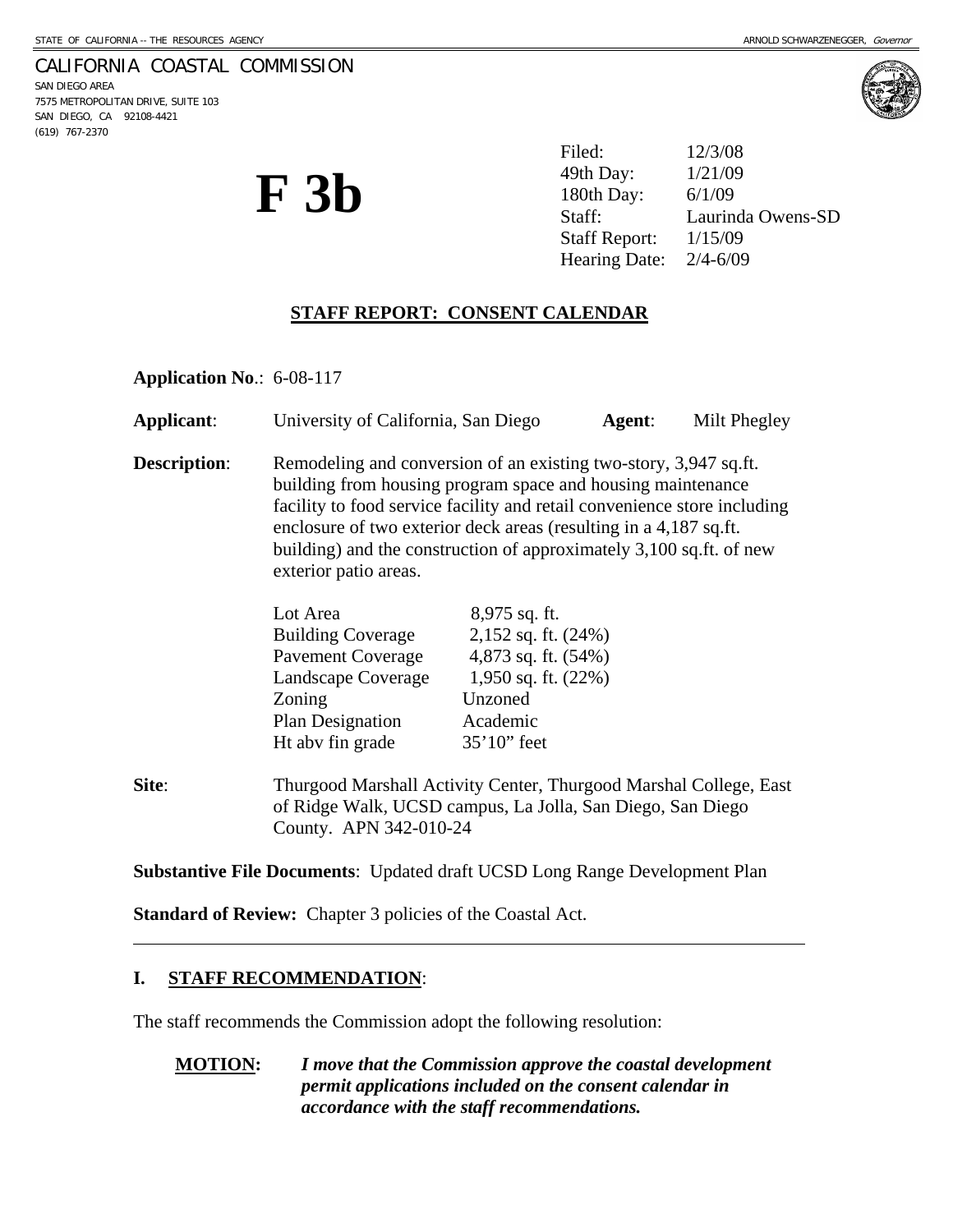## **STAFF RECOMMENDATION TO ADOPT CONSENT CALENDAR:**

Staff recommends a **YES** vote. Passage of this motion will result in approval of all the permits included on the consent calendar. The motion passes only by affirmative vote of a majority of the Commissioners present.

## **II. Standard Conditions**.

See attached page.

# **II. Special Conditions.**

 1. Landscaping Plan. All proposed landscaping must be drought-tolerant and native or non-invasive plant species. No plant species listed as problematic and/or invasive by the California Native Plant Society, the California Invasive Plant Council, or as may be identified from time to time by the State of California shall be employed or allowed to naturalize or persist on the site. No plant species listed as 'noxious weed' by the State of California or the U.S. Federal Government shall be utilized within the property. No Eucalyptus trees shall be utilized.

# **III. Findings and Declarations.**

The Commission finds and declares as follows:

**A. Detailed Project Description/History**. Proposed is the remodeling and conversion of an existing two-story building which presently consists of housing program space (upper level recreation room and meeting room and a lower level housing maintenance facility). The existing building is 3,947 sq.ft. in size and two exterior deck areas (120 sq.ft. on each level) will be enclosed resulting in a new building of approximately 4,187 sq.ft. Also proposed is the construction of approximately 3,100 sq.ft. of new exterior patio areas for seating and circulation (replacing an area now landscaped with turf). The proposed project will provide improved food service and retail services for student residents at Thurgood Marshall College and students, faculty and staff in nearby buildings within the college campus. New landscaping is also proposed. An advisory condition informs the applicant that all proposed landscaping must be drought-tolerant and or non-invasive plant species and that no Eucalyptus trees shall be used.

The project site is located at Thurgood Marshall College on the UCSD campus which is inland from N. Torrey Pines Road. The project site is not visible from N. Torrey Pines Road due to the presence of other structures. The proposed development will not result in any adverse visual impacts, consistent with Coastal Act policies.

 **B. Biological Resources**. Coastal Act policies 30240 and 30251 restrict the alteration of natural landforms and protect sensitive habitats. Section 30231 of the Coastal Act requires that coastal waters are protected and runoff minimized.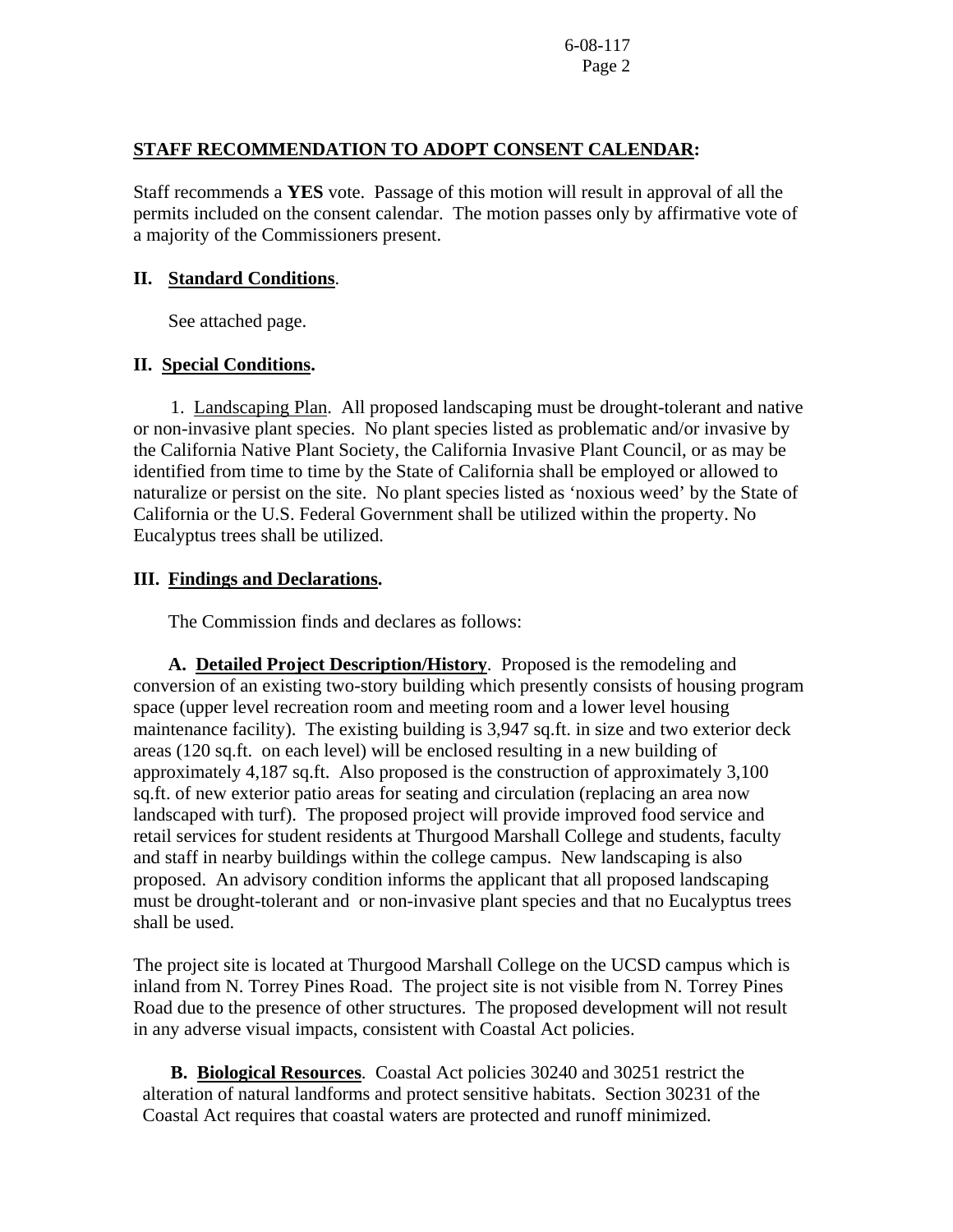The proposed development will not have an adverse impact on any sensitive habitat, and will not result in erosion or adverse impacts to water quality. Thus, the Commission finds the project, as conditioned, consistent with the resource protection policies of Chapter 3 of the Coastal Act.

 **C. Community Character /Visual Quality.** The development is located within an existing developed area and will be compatible with the character and scale of the surrounding area. The proposed project primarily consists of the remodeling of an existing building and conversion of interior space to a different use and other associated improvements (i.e., enclosure of two decks and construction of new outdoor patio). The project site is located in the interior part of the UCSD campus which is not visible from the first public road and, as such, will not result in any impacts to public views to the ocean. Therefore, the Commission finds that the development conforms to Section 30251 of the Coastal Act.

**D. Public Access/Parking**. The proposed development will not have an adverse impact on public access to the coast or to nearby recreational facilities. The proposed development is not located between La Jolla Shores Drive (the first coastal road) and the sea where public access issues are a concern and, in any case, does not require the provision of parking. Therefore, the Commission finds the proposed development conforms to Sections 30210 through 30214, Sections 30220 through 30224, Section 30252 and Section 30604(c) of the Coastal Act.

**E. Local Coastal Planning**. The City of San Diego does have a certified LCP for most of its coastal zone. However, the UCSD campus segments in La Jolla are not part of that program and remain an area of deferred certification where the Commission temporarily retains coastal development permit authority. UCSD does have a Long Range Development Plan (LRDP), but does not plan to submit it for certification. The proposed development is consistent with Chapter 3 of the Coastal Act, the legal standard of review, and also with the LRDP which is used as guidance. Approval of the project will not prejudice the ability of the university to prepare and implement an LRDP that is in conformity with the provisions of Chapter 3.

**F.** California Environmental Quality Act. There are no feasible alternatives or feasible mitigation measures available which would substantially lessen any significant adverse effect which the activity may have on the environment. Therefore, the Commission finds that the proposed project is the least environmentally damaging feasible alternative and is consistent with the requirements of the Coastal Act to conform to CEQA.

# **STANDARD CONDITIONS:**

1. Notice of Receipt and Acknowledgment. The permit is not valid and development shall not commence until a copy of the permit, signed by the permittee or authorized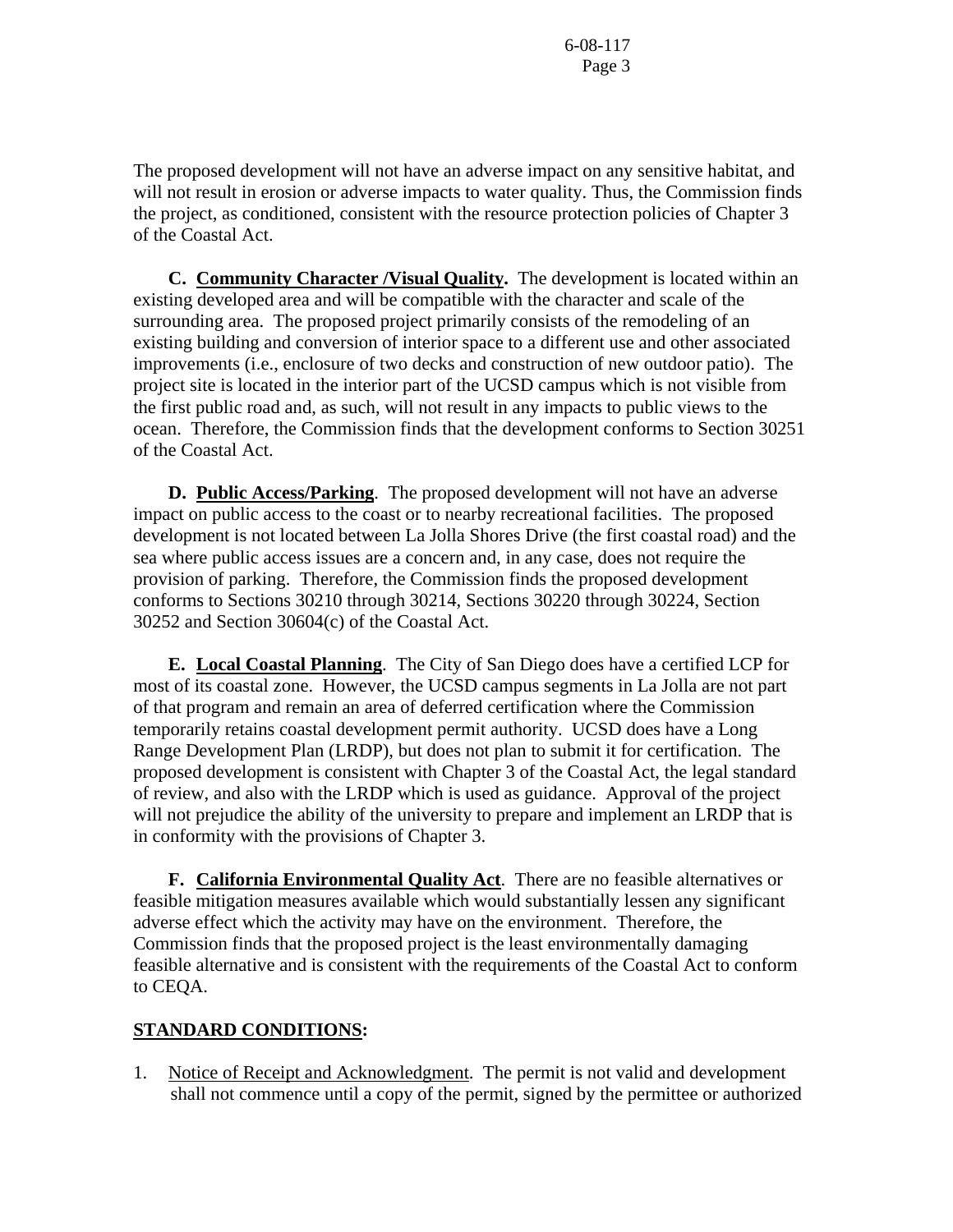agent, acknowledging receipt of the permit and acceptance of the terms and conditions, is returned to the Commission office.

- 2. Expiration. If development has not commenced, the permit will expire two years from the date on which the Commission voted on the application. Development shall be pursued in a diligent manner and completed in a reasonable period of time. Application for extension of the permit must be made prior to the expiration date.
- 3. Interpretation. Any questions of intent or interpretation of any condition will be resolved by the Executive Director or the Commission.
- 4. Assignment. The permit may be assigned to any qualified person, provided assignee files with the Commission an affidavit accepting all terms and conditions of the permit.
- 5. Terms and Conditions Run with the Land. These terms and conditions shall be perpetual, and it is the intention of the Commission and the permittee to bind all future owners and possessors of the subject property to the terms and conditions.

(G:\San Diego\Reports\2008\6-08-117 UCSD Thurgd Mrshl Activity Ctr stfrpt.doc)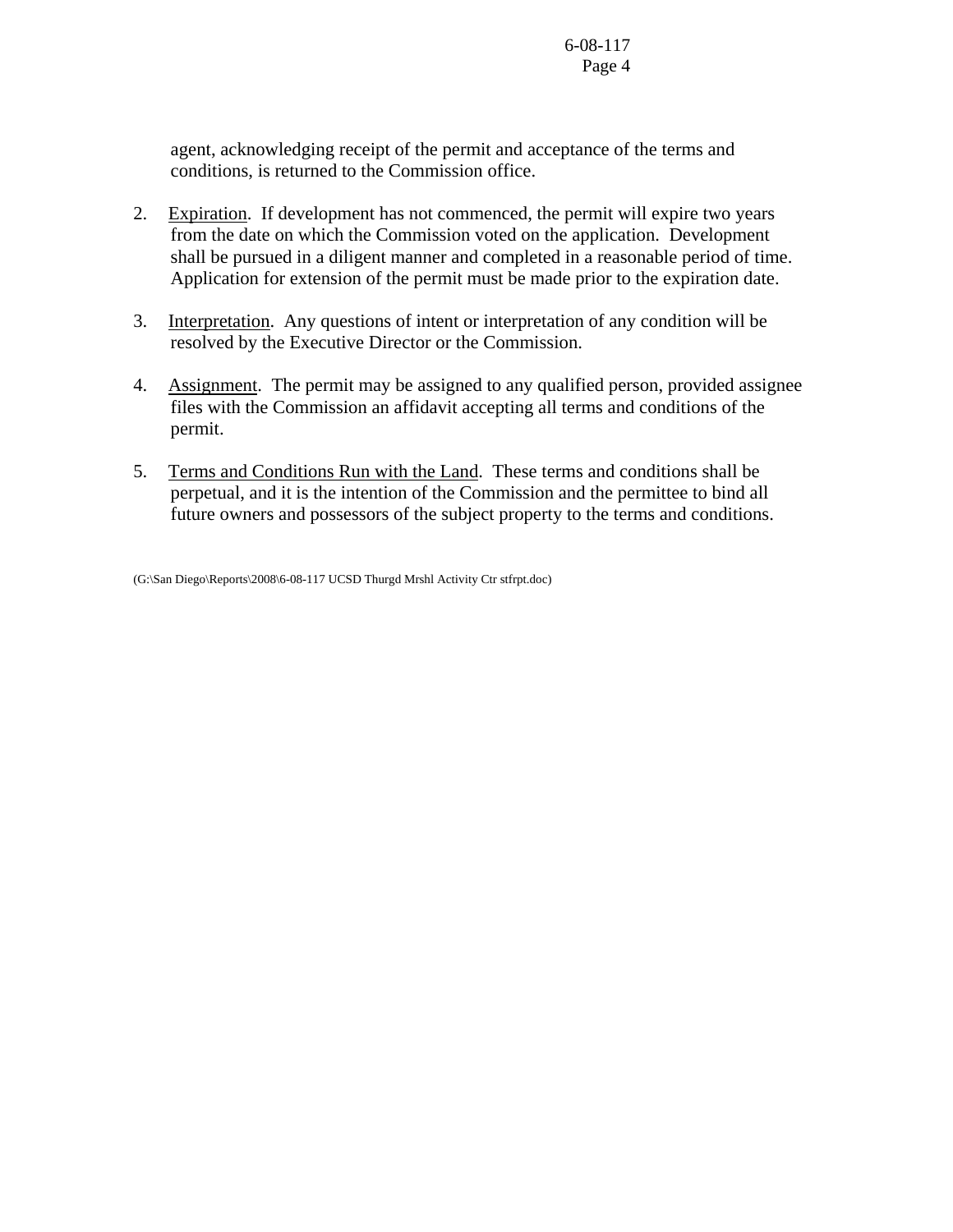